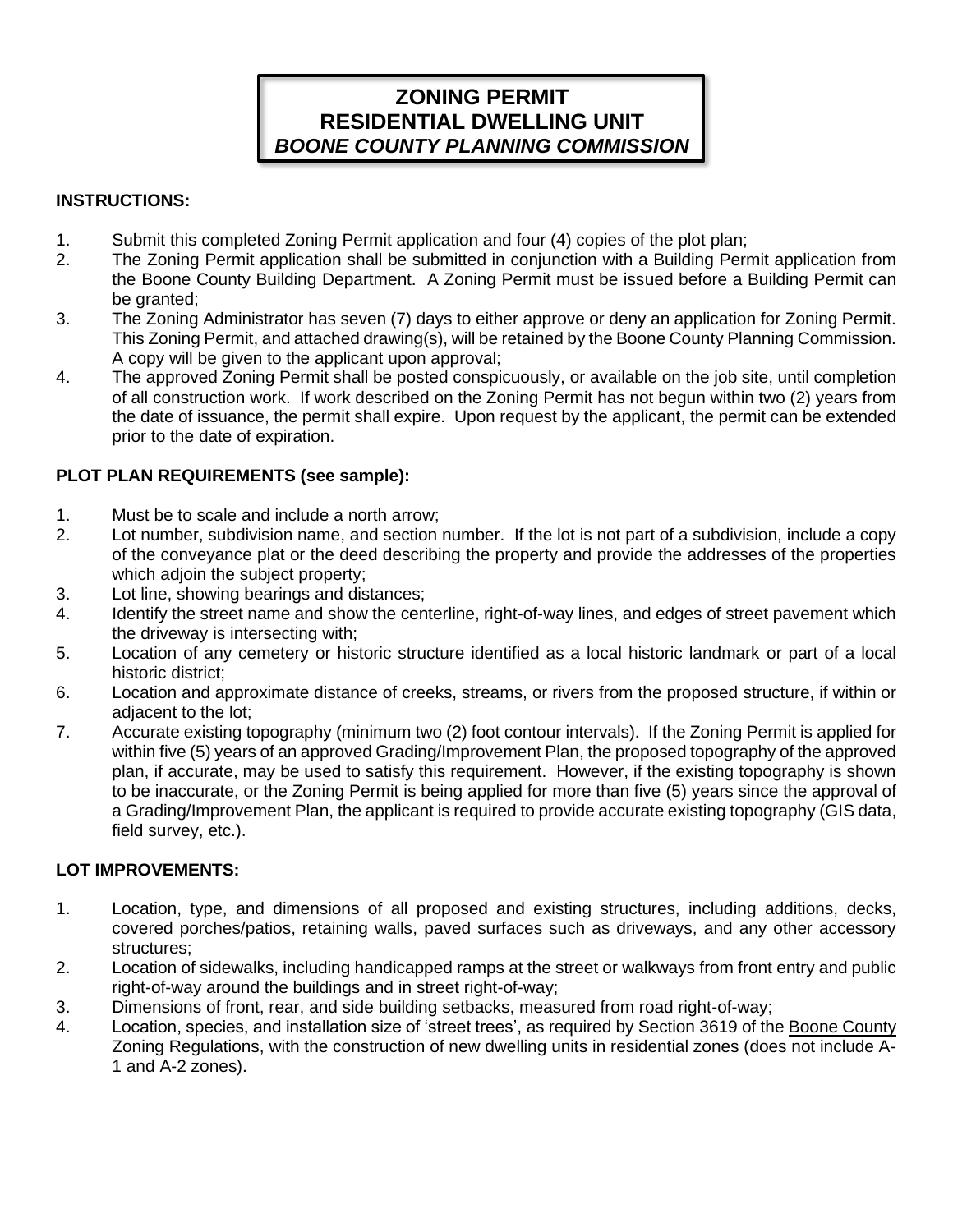# **UTILITIES:**

- 1. Location of storm sewer lines and any storm sewer inlets or outlets (head walls, culverts, catch basins, yard boxes, drainage channels, swales, water course changes) as well as the location and boundary of stormwater retention/detention ponds on or adjoining the subject lot;
- 2. Location of all existing and proposed utility poles and boxes;
- 3. Identify the width and type of existing and proposed easements on the lot (e.g., sanitary sewer, storm sewer, water, electric, telephone, gas, cable, access, recreational, etc.).

### **STORMWATER/DRAINAGE/GRADING:**

- 1. Location and description of erosion control provisions;
- 2. Show the difference in elevation from the street curb, at the center of the driveway, to the basement floor elevation and the first floor elevation;
- 3. Sufficient proposed elevations shall be identified to show future surface drainage of the lot. Said drainage shall meet all the applicable requirements of the Boone County Subdivision Regulations and the Kentucky Residential Code. In residential subdivisions, the drawing shall include existing and proposed contours (consistent with the approved Grading/Improvement Plan) at a minimum of two (2) foot contour intervals. The contour lines shall be based on the Record Drawing for subdivisions with such a drawing;
- 4. Elevation of the lowest foundation opening. If a walk-out basement is proposed, the location of the walkout opening shall be labeled and its' elevation shall be noted;
- 5. Location of sump pumps and their outlet/drainage route.

### **OTHER REQUIRED PERMITS OR REQUIREMENTS:**

- 1. For lots without an existing or approved curb cut, a copy of an approved Encroachment Permit is required to be submitted with this application. If the property is located in Unincorporated Boone County or the City of Walton, contact the Boone County Public Works Department at 859-334-3600. If the property is located within the City of Union, call 859-384-1511. If the property is located within the City of Florence, call 859-647-5416. If the property is located along a state road, contact the Kentucky Transportation Cabinet Permits Department at 859-341-2700;
- 2. For private sanitary sewer systems, submit a copy of the approved on-site Septic Permit from the Northern Kentucky Health District (859-341-4246);
- 3. Location of the 100-year flood level on the lot, as shown on the approved Grading/Improvement Plan. If any portion of the lot or parcel is within a designated 100-year floodplain, or is in the vicinity of a blue line stream (stream with a tributary area of one square mile or greater), without designated flood elevations, as shown on the adopted Flood Insurance Maps, a Stream Construction Permit from the Water Resources Branch of the Kentucky EPA must be provided or approval of the Local Floodplain Coordinator must be provided;
- 4. A Kentucky Industrialized Building System (KIBS) letter is required from the Department of Housing, Buildings and Construction; Division of Building Code Enforcement – Manufactured House Section (859- 573-1795) for a modular dwelling unit;
- 5. For above ground pools, the applicant must obtain and Electrical Pool Inspection before the pool can be used. Contact the Electrical Inspector at 859-746-9111.
- 6. NOTE: All mailboxes must be installed in accordance with the United States Postal Service requirements (see www.usps.com).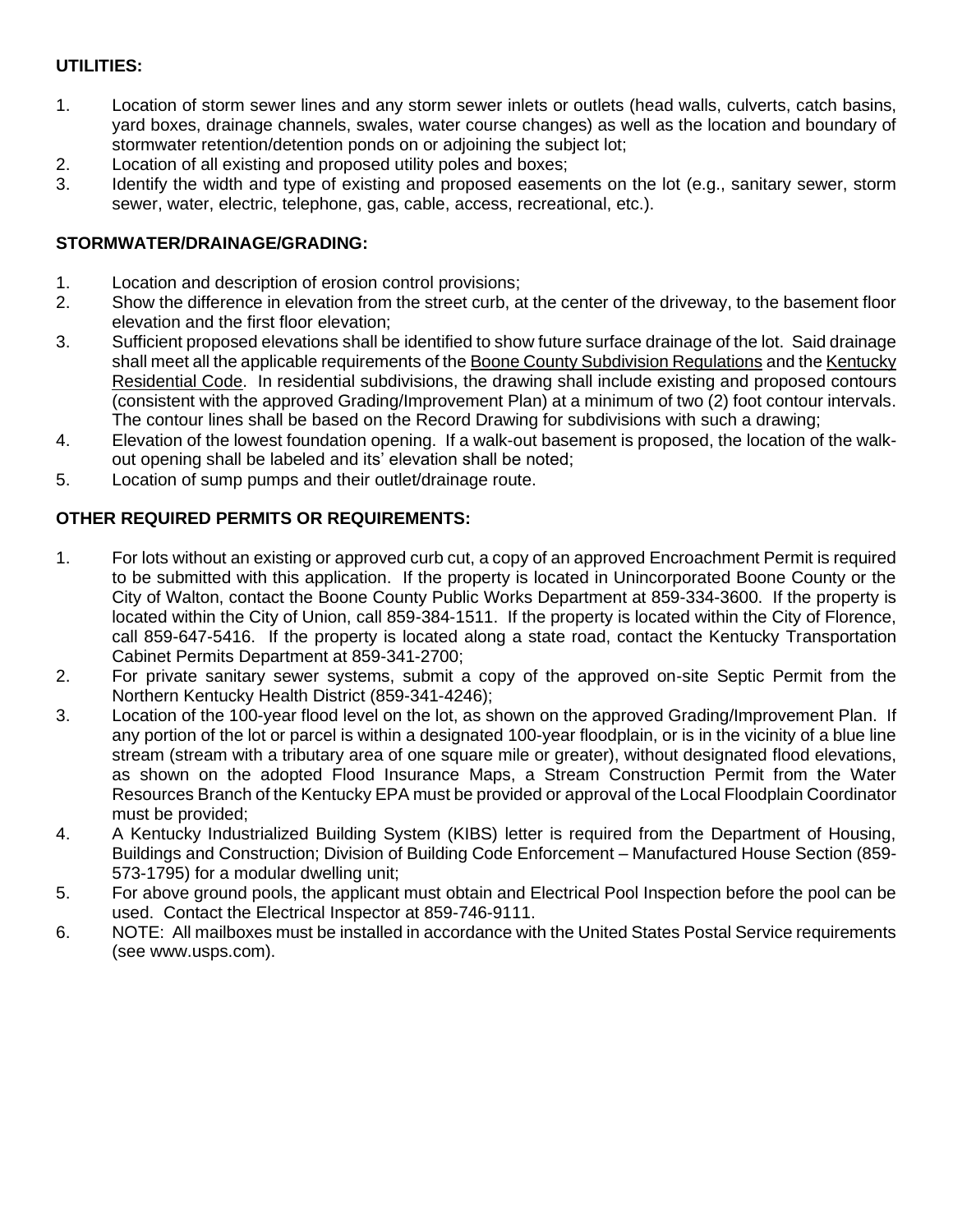